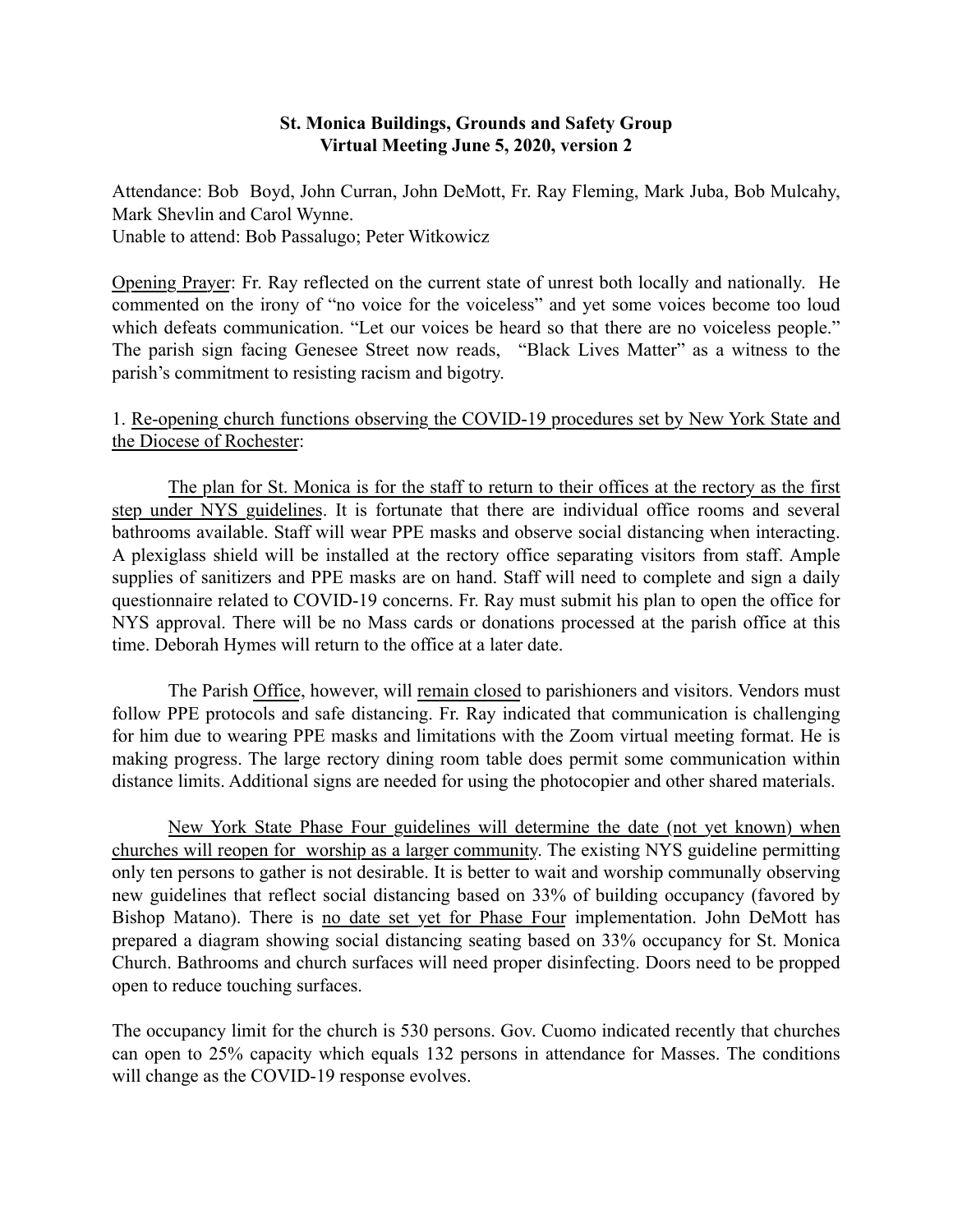## St. Monica Buildings, Grounds & Safety Group -2- Virtual Meeting June 5, 2020

2. Financial Review: Refer to the 6/5/20 spreadsheet document for the parish financial statement.

- Check on the status for the payment to the lighting engineer
- Pay the Swiatek bill at this time.
- Hold back payment for now on the Kennedy mechanical bill.
- Check on payment due Taillie for past work.

### 3. Project Updates:

• Concrete steps leading from the parking lot to the church boiler room: These are in deteriorating condition. No estimate has been made. Consider following the approach of adding metal steps like the ones used at the school. Mark will contact Spring Sheet Metal.

# • Painting and Caulking the upper level and the lower level windows of the church:

Do this task alone (not yet the stained glass repair) for the June 30, 2020 - June 2021 fiscal year. Review the estimated costs.

Action Item (Bob Boyd) : Check into this.

*Clarification from Carol:* The painting & caulking of upper windows would be a project for the *year ending June 2021* -- originally we were planning the year end June 30, 2020. We also need to develop a budget for school items after our meeting on June 11."

# - *NOTE: We do not have a balanced budget foreseeable for the next fiscal year. This would be the first time in the past several years for St. Monica*.

The pandemic has affected parish finances adversely. Carol Wynne projects that the next fiscal year budget for the Buildings and Grounds Group will be about \$30,000. This is considered a good figure based on the parish's investment funds. The parish spent a considerable amount of money last fiscal year for necessary buildings and grounds projects.

### 4. School-related:

The Rochester Academy Charter School has continued to pay rent to St. Monica parish as part of the lease agreement even though the school is closed according to NYS restrictions. The school does not yet know when it will reopen and whether it would be full-capacity or using online instruction. The school does want to renew its charter with NYS.

The lease for the school ends June 30, 2020. Negotiations for a new lease are already underway. The parish Finance Committee will need to review the Charter School's modified lease proposal which reflects a payment reduction. Bob Boyd commented that school districts across the state are expecting reductions in funding.

School Projects The school administration has submitted a list of projects for the parish to undertake to maintain the school building and its adjoining property. These include: